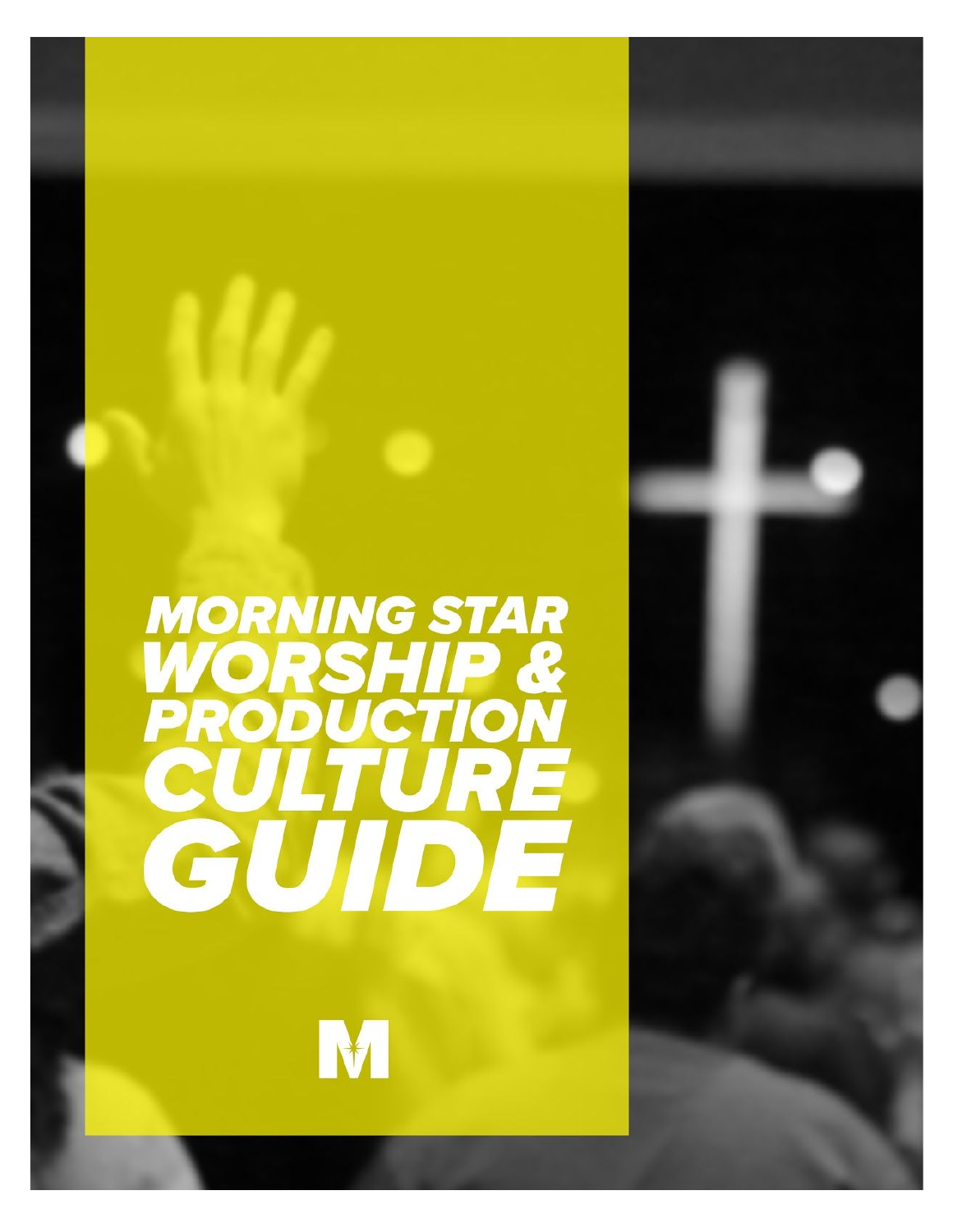## **MORNING STAR WORSHIP & PRODUCTION CULTURE GUIDE**

Culture and team values give us a blueprint for healthy qualities and habits to aspire to in order to create an amazing team environment! **Creating an incredible ministry team starts with you!** While grace is always readily available, each and every one of us must strive to serve the best we can for the glory of God and the benefit of those around us!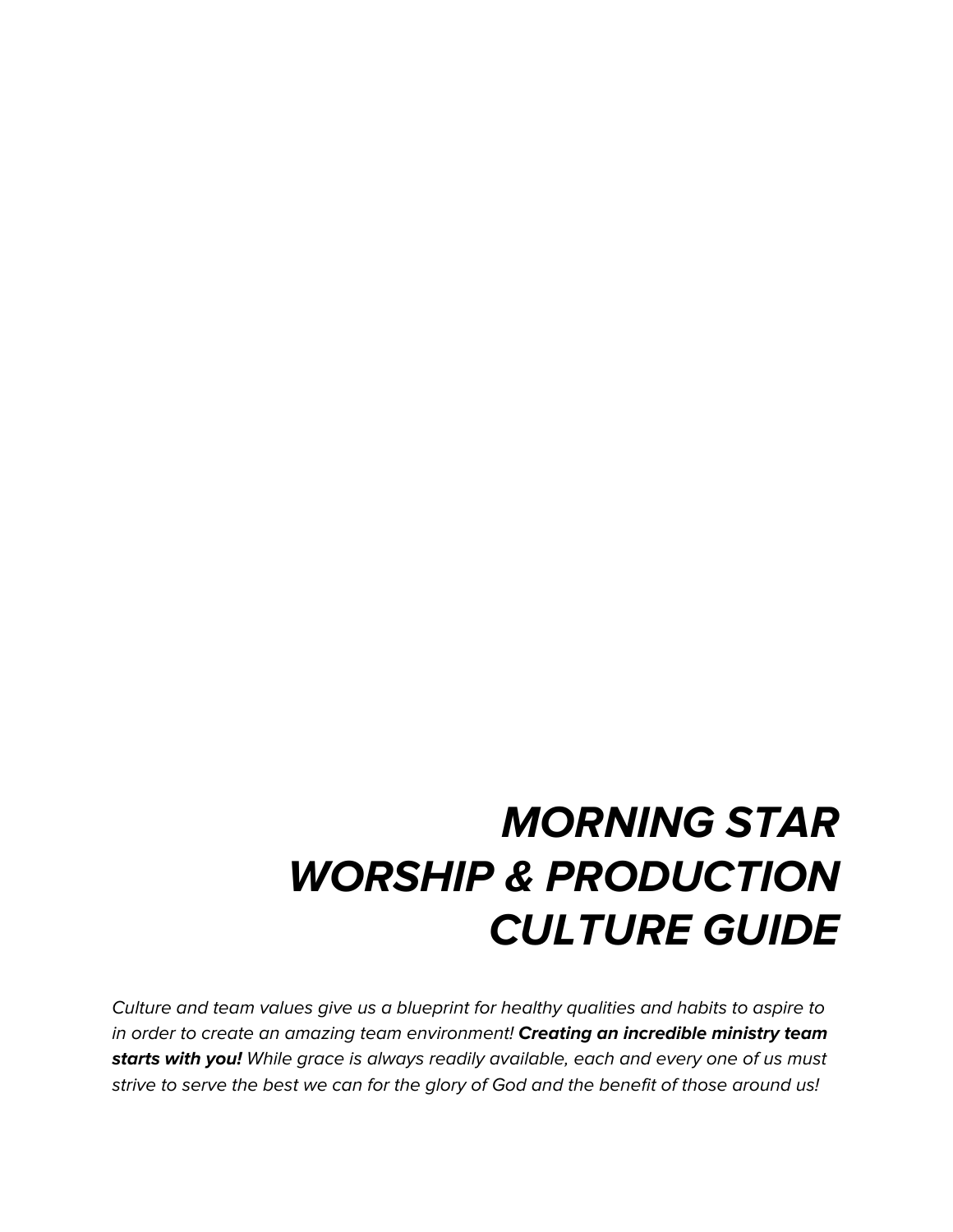# **WORSHIP & PRODUCTION TEAM VALUES**

As individuals responsible for leading God's people in worship, we are committed to:



([mstar.church/our-core/\)](https://www.mstar.church/our-core/)

We strongly believe in the core values of Morning Star and we join our church family in leading people to pursue a Jesus-first life.



We believe that worship happens both on and off stage. Praise is an action, worship is a lifestyle. In our actions and interactions, we strive to honor God! We maintain a consistent devotional life, ground ourselves in Christ-like community, and allow the Spirit to refine us. Sunday service is an outpouring of a life devoted to Jesus . . . .not the end goal. Perfection is unattainable; humility and growth are essential.

Scripture References: 1 Chr. [16:23-24](https://www.biblegateway.com/passage/?search=1+Chr.+16%3A23-24&version=NIV), [Eph.](https://www.biblegateway.com/passage/?search=Eph.+2%3A10&version=NIV) 2:10, Gal. [2:20,](https://www.biblegateway.com/passage/?search=Gal.+2%3A20&version=NIV) 2 Cor [5:17](https://www.biblegateway.com/passage/?search=2+Cor+5%3A17&version=NIV), Ps. [52:9](https://www.biblegateway.com/passage/?search=Ps.+52%3A9&version=NIV), Ps. [42:1](https://www.biblegateway.com/passage/?search=Psalm+42%3A1&version=NIV)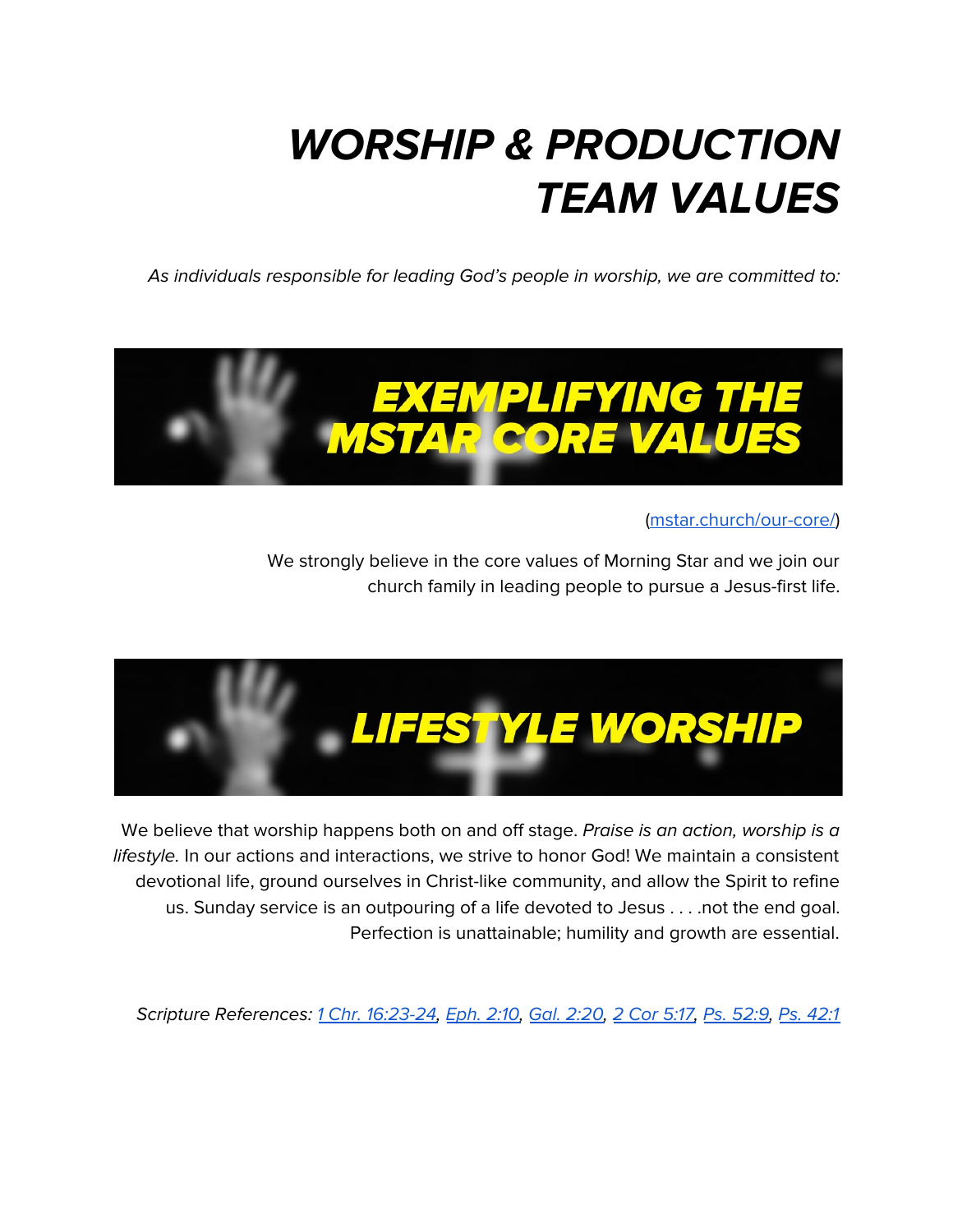

Worship and praise are not designed to highlight our abilities and talents. We serve with humble hearts and value each person on the team equally. What we do does not define our worth! We bring glory to God with the gifts we have been given, and we realize that every good thing we have comes from him.

Scripture References: Pro. [3:34,](https://www.biblegateway.com/passage/?search=pro+3%3A34&version=NIV) Jas. [4:10](https://www.biblegateway.com/passage/?search=james+4%3A10&version=NIV), Pro. [26:12,](https://www.biblegateway.com/passage/?search=pro+26%3A12&version=NIV) [Pro.](https://www.biblegateway.com/passage/?search=Proverbs+11%3A2&version=ESV) 11:2, Pro. [15:33](https://www.biblegateway.com/passage/?search=Proverbs+15%3A33&version=ESV), Lk, [14:11,](https://www.biblegateway.com/passage/?search=Luke+14%3A11&version=ESV) [Phil.](https://www.biblegateway.com/passage/?search=Philippians+2%3A3&version=NIV) [2:3](https://www.biblegateway.com/passage/?search=Philippians+2%3A3&version=NIV), [Rom.](https://www.biblegateway.com/passage/?search=Rom.+12%3A3+&version=NIV) 12:3, Phil. [2:3-4](https://www.biblegateway.com/passage/?search=Philippians+2%3A3-4&version=NIV)



Our team is better together! We honor and value each other's ideas and we go out of our way to help and serve those on our team and in our congregation. Big egos are not allowed. We work hard, respect our leaders, collaborate well, and serve humbly.

Scripture References: 1 Pet. [4:9-11](https://www.biblegateway.com/passage/?search=1%20Peter%204:9-11&version=NIV), Eph. [4:1-6](https://www.biblegateway.com/passage/?search=eph+4%3A1-6&version=NIV), Eph. [4:11-13](https://www.biblegateway.com/passage/?search=eph+4%3A11-13&version=NIV), Eph. [4:29](https://www.biblegateway.com/passage/?search=eph+4%3A29&version=NIV), Phil. [2:1-8](https://www.biblegateway.com/passage/?search=Philippians+2%3A1-8&version=NIV)



We strive for excellence, creativity, and craftsmanship; not for the purpose of being the greatest, but to bring glory to Jesus. We believe in honoring each other by being on time, committed, and prepared. "Winging it" causes unnecessary stress, conflict, and lack of quality, and creates barriers to praise. We do our best with what God has given, push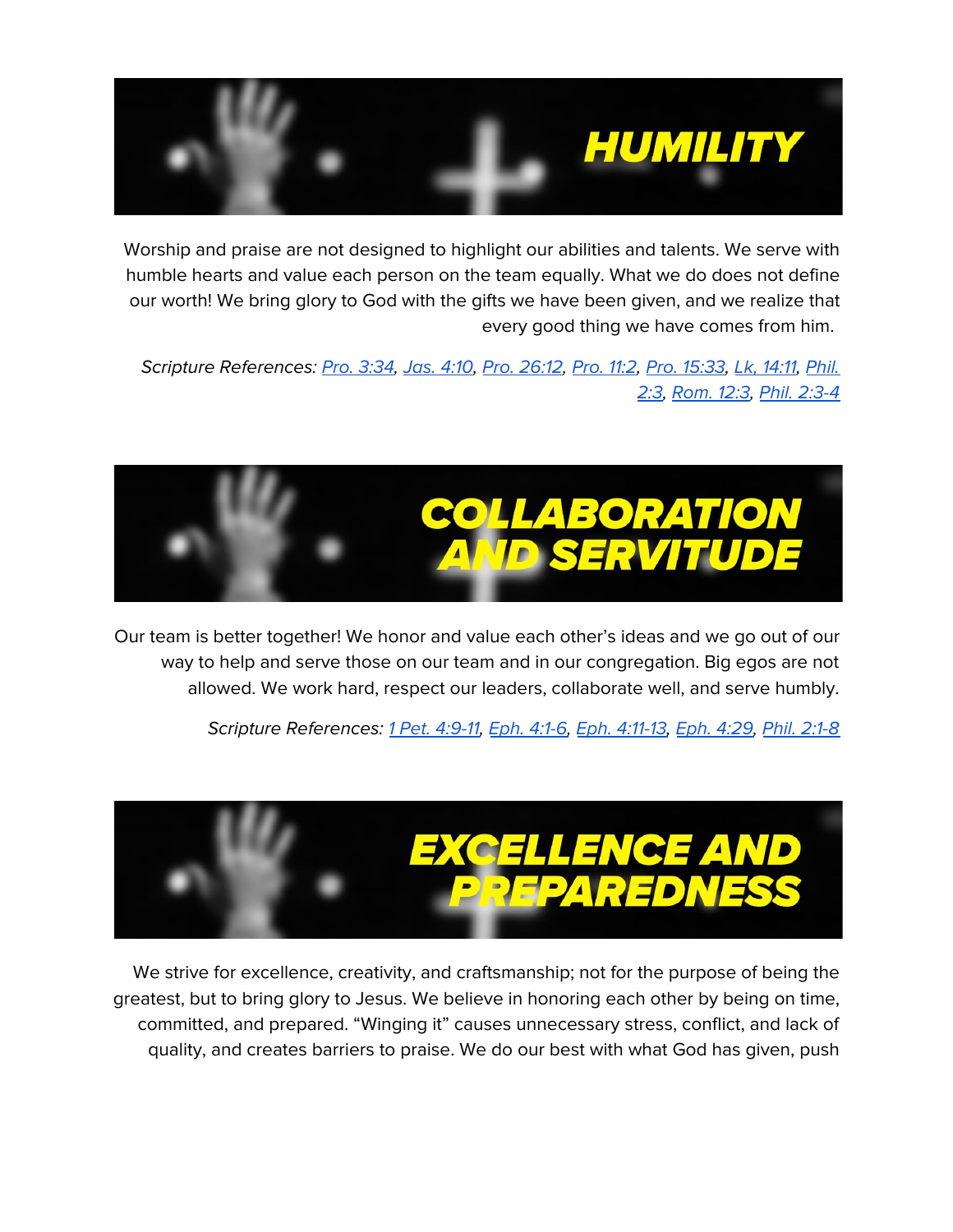ourselves to learn and grow, and eliminate all possible distractions. Jesus gave his best for us, so we give our best for him.

Scripture References: Col. [3:23-24](https://www.biblegateway.com/passage/?search=Colossians+3%3A23-24&version=NIV), Pro. [22:29,](https://www.biblegateway.com/passage/?search=Proverbs+22%3A29&version=ESV) [Pro.](https://www.biblegateway.com/passage/?search=Proverbs+3%3A9&version=NLT) 3:9, [Dan.](https://www.biblegateway.com/passage/?search=Daniel+6%3A3&version=ESV) 6:3, [Gen.](https://www.biblegateway.com/passage/?search=Genesis+4%3A4&version=NIV) 4:4 (Abel brought his best to God), [Ecc.](https://www.biblegateway.com/passage/?search=ecc+9%3A10&version=NIV) 9:10



We try new things, innovate, and avoid stagnancy and repetition. We long to provide new perspectives of God's character for our church and show the gospel to non-believers in a way that makes sense to them. We will be uniquely creative because our God is creative and we are designed in His image.

Scripture References: Ex. [35:30-35](https://www.biblegateway.com/passage/?search=ex+35&version=NIV), Ex. [36:1](https://www.biblegateway.com/passage/?search=ex+36%3A1&version=NIV) (God gives us skills to use for him), [Gen.](https://www.biblegateway.com/passage/?search=gen+1%3A31&version=NIV) 1:31 (God's creativity) [Gen.](https://www.biblegateway.com/passage/?search=Genesis%201%3A27&version=NIV) 1:27 (we are made in God's image), [Eph.](https://www.biblegateway.com/passage/?search=eph+2%3A10&version=NIV) 2:10, Act. [17:22-25](https://www.biblegateway.com/passage/?search=ac+17%3A22-25&version=NIV) (Paul used their culture to relate the gospel to them in a new way)



We value community! We are committed to getting to know each other and loving our teammates and our church. Being involved in the worship team means being involved in our church family. We believe in the power and importance of corporate worship. We attend services (even when we are not scheduled to serve) and strive to learn and grow through, and submit to, the pastoral leadership God has placed in our church.

Scripture References: [Romans](https://www.biblegateway.com/passage/?search=Romans%2012%3A10&version=NIV) 12:10, Heb. [10:23-25](https://www.biblegateway.com/passage/?search=Hebrews+10%3A23-25&version=NIV), Mat. [18:19-20,](https://www.biblegateway.com/passage/?search=Matthew+18%3A19-20&version=NIV) Ecc. [4:9-10](https://www.biblegateway.com/passage/?search=ecc+4%3A9-10&version=NIV), [Act.](https://www.biblegateway.com/passage/?search=ac+2%3A42-47&version=NIV) [2:42-47](https://www.biblegateway.com/passage/?search=ac+2%3A42-47&version=NIV), 1 Cor. [12:12-31](https://www.biblegateway.com/passage/?search=1+cor+12%3A12-31&version=NIV)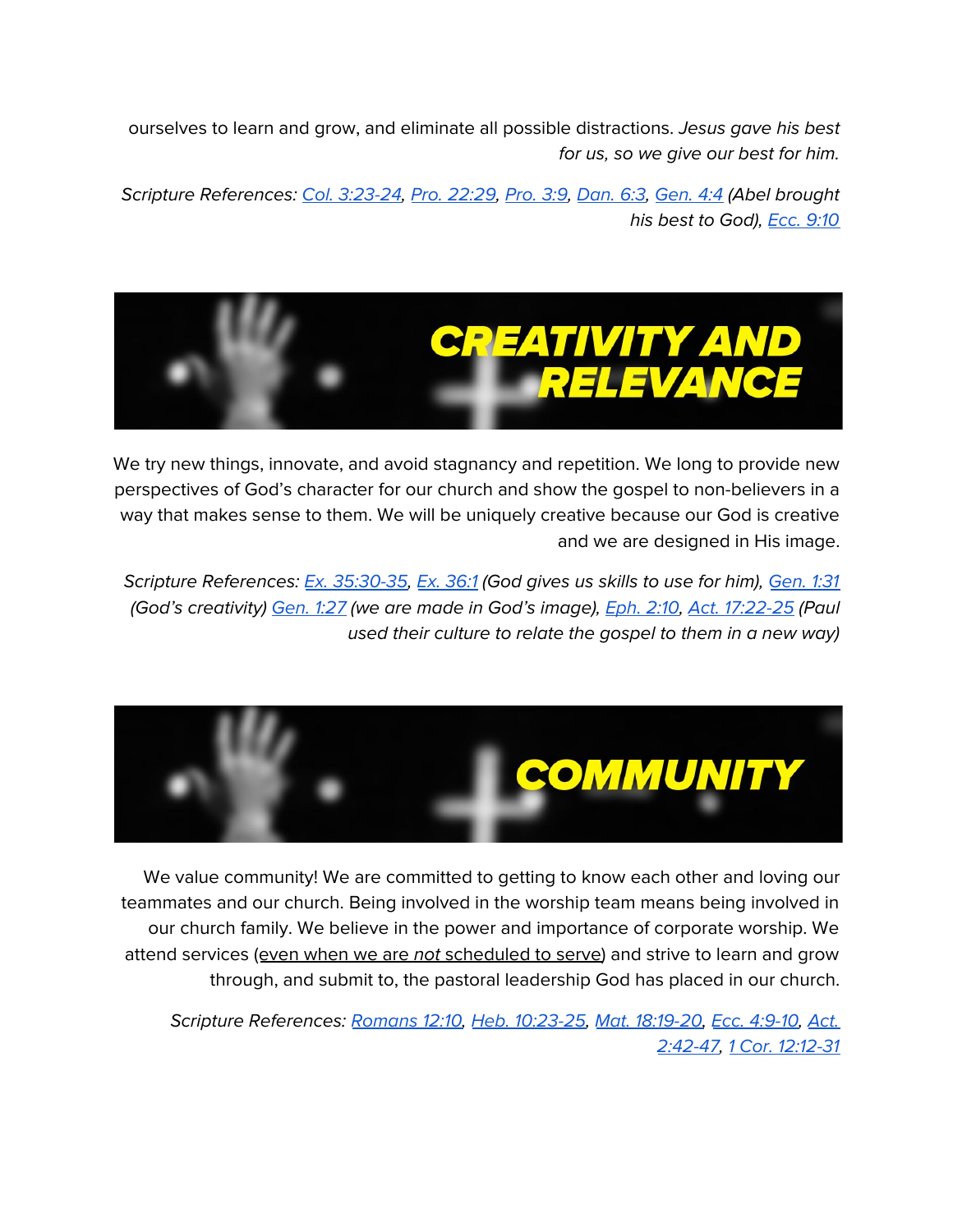

Our gifts are not given to us to keep! We believe in training up the next generation of leaders and passing on our skills and wisdom to help others grow in their craft and in their faith. We make an intentional effort to teach others and invest in their lives in order to create a thriving team built of passionate people!

Scripture References: Ex. [18:21,](https://www.biblegateway.com/passage/?search=Exodus+18%3A21&version=ESV) 1 Pet [4:10-11,](https://www.biblegateway.com/passage/?search=1+pet+4%3A10-11&version=NIV) Jn. [13:12-17](https://www.biblegateway.com/passage/?search=John+13%3A12-17&version=NIV), Mk. [10:42-45,](https://www.biblegateway.com/passage/?search=Mk.+10%3A42-45&version=NIV) Rom. [12:4-8,](https://www.biblegateway.com/passage/?search=Rom.+12%3A4-8&version=NIV) [1](https://www.biblegateway.com/passage/?search=1+thes+5%3A11&version=NIV) [Thes.](https://www.biblegateway.com/passage/?search=1+thes+5%3A11&version=NIV) 5:11, 1 Tim [4:12](https://www.biblegateway.com/passage/?search=1+tim+4%3A12&version=NIV)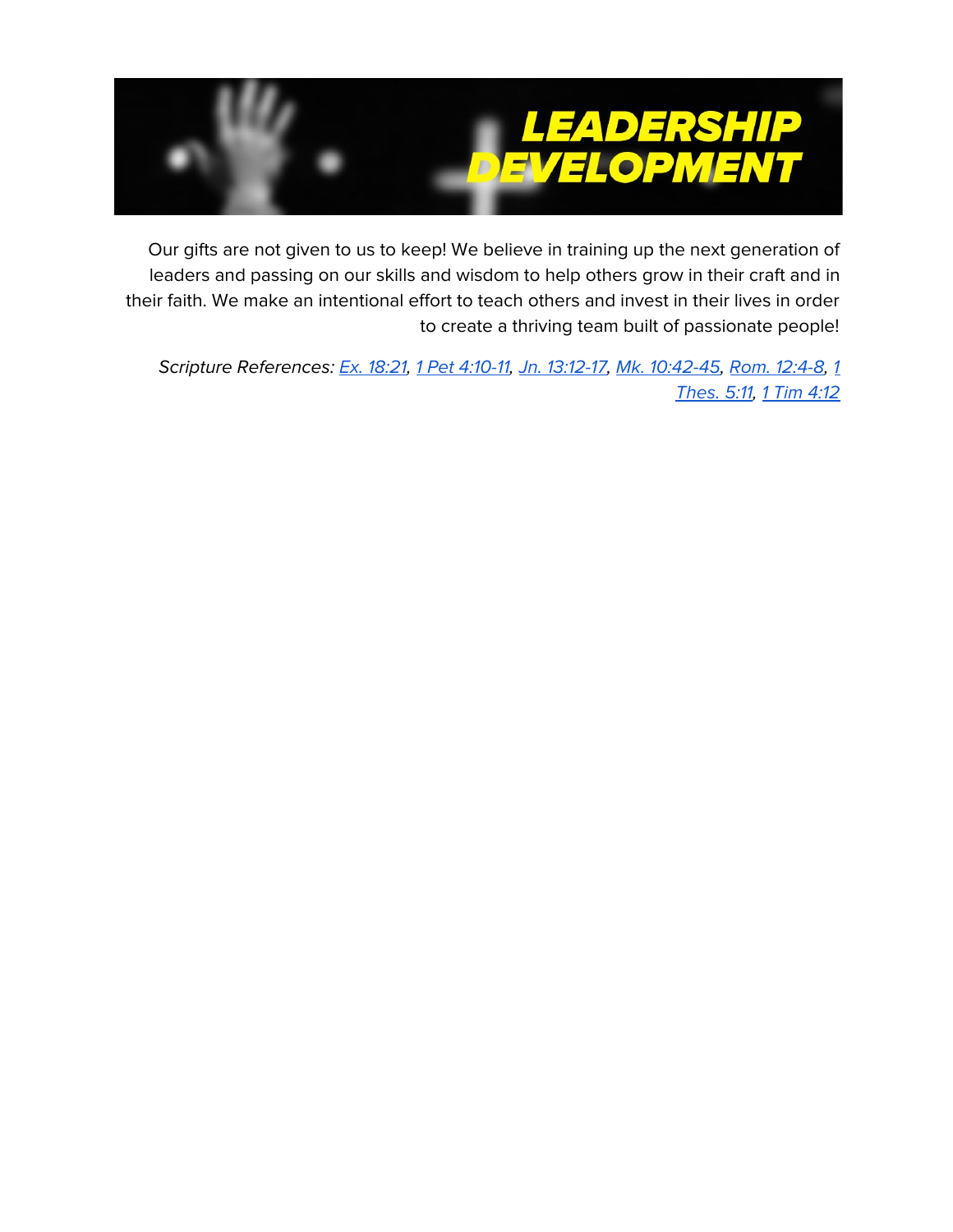# **EXPECTATIONS & COMMITMENTS**

### **REHEARSALS**

Two-hour, mid-week rehearsals are a part of our culture. Accepting a request to serve on a Sunday means committing to a mid-week rehearsal.

- *●* WHY?: This helps us to be prepared, have time to try new exciting things, and make sure we're set up for success.
- (If the time of mid-week rehearsal is difficult or impossible to make, please speak to the worship leader for that week. There are exceptions.)

## **CLICK/LOOPS**

We play with click track and/or loop track for almost every song

● WHY?: With teams and schedules switching regularly, this helps us to stay together, not rush or drag songs, and pushes us as musicians to become stronger at our craft.

#### **IEMS**

In ear monitors (IEMs) are used regularly at Morning Star. We have IEMs for worship team use at the church, but you are more than welcome to order or bring your own as well.

*●* WHY?: Playing with IEMs allows each of us to create and control our own monitor mix, alleviates audio problems created by wedge monitors, cleans up the stage and future proofs our team.

## **PLANNING CENTER**

Planning Center is our hub for everything worship! Charts, practice tracks, schedules, teams, and service orders will all be found there. Every team member will need to have a basic understanding of how to confirm schedule requests, look at the service order, and practice music through this amazing resource!

● WHY?: A great service starts with everyone being on the same page. Planning Center allows us to operate in unity and plan things in advance so that we can make things as smooth as possible!